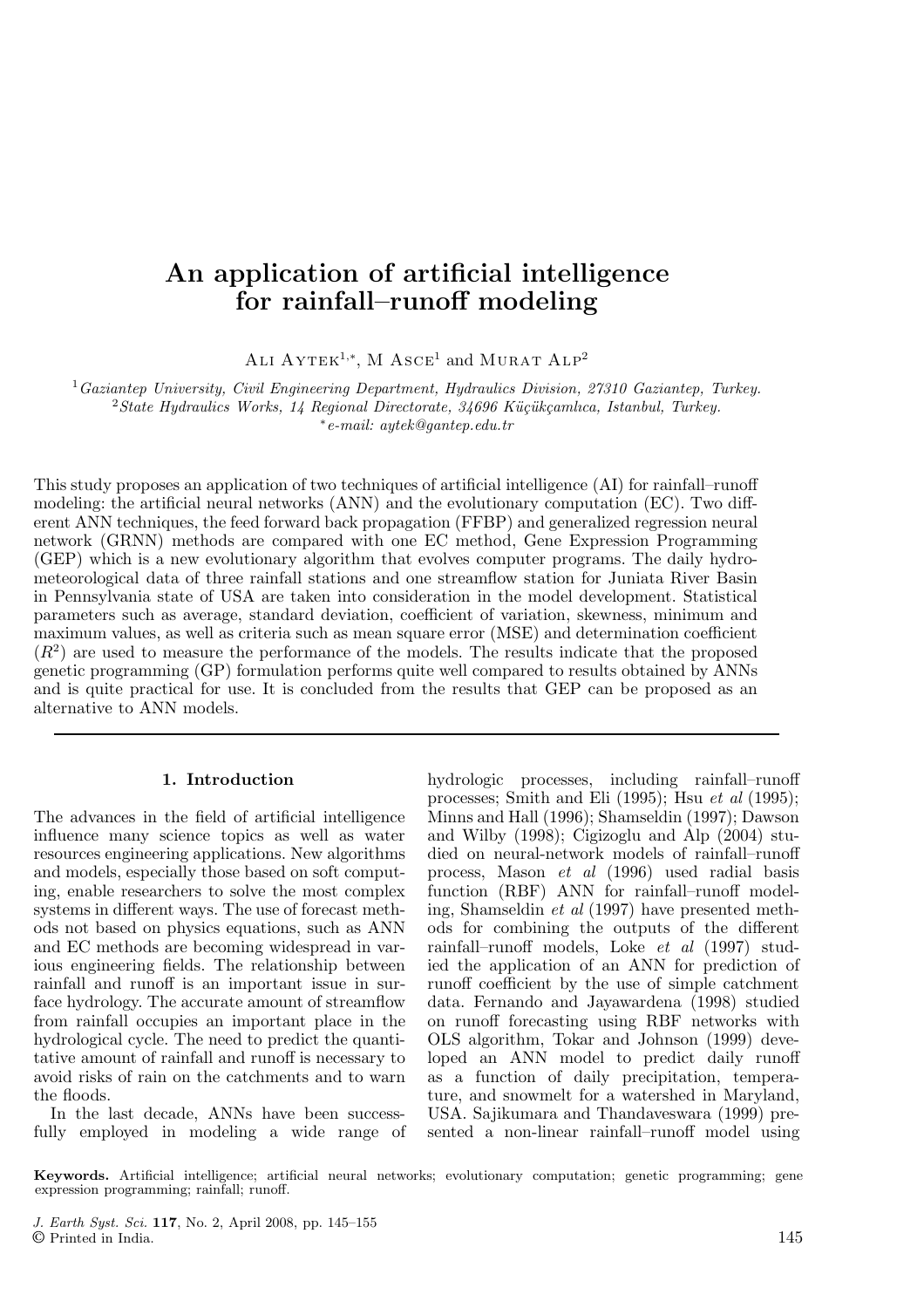an ANN, Tokar and Markus (2000) applied an ANN to predict monthly streamflow for the Fraser River Watershed in Colorado, Tayfur and Singh (2006) used ANN and fuzzy logic models for simulating event-based rainfall–runoff, Garbrecht (2006) compared three alternative ANN designs for monthly rainfall–runoff simulation, Antar et al (2006) applied rainfall–runoff modeling using ANN technique using the Nile catchment as case study, Chiang et al (2004) compared the static-feed forward and dynamic-feedback neural networks for rainfall–runoff modeling, Srinivasulu and Jain (2006) presented a comparative analysis of training methods for ANN rainfall–runoff models, Riad and Mania (2004) studied on rainfall–runoff models using an ANN approach, Rajurkar et al (2004) modeled the daily rainfall–runoff relationship with ANN, Agarwal and Singh (2004) modeled the runoff through back propagation ANN with variable rainfall–runoff data, Tayfur  $et$  al (2007) presented a model to predict and forecast flow discharge at sites receiving significant lateral inflow.

GP has been applied to a wide range of problems in artificial intelligence, engineering and science applications, industrial, and mechanical models. GP can be successfully applied to areas where:

- the interrelationships among the relevant variables are poorly understood (or where it is suspected that the current understanding may well be wrong),
- finding the size and shape of the ultimate solution is hard and is a major part of the problem,
- conventional mathematical analysis does not, or cannot, provide analytical solutions,
- an approximate solution is acceptable (or is the only result that is ever likely to be obtained),
- small improvements in performance are routinely measured (or easily measurable) and highly prized,
- there is a large amount of data, in computer readable form, that require examination, classification, and integration (Banzhaf et al 1998).

It was observed that only a few studies existed in the literature related to the use of GP in the field of water resources engineering. Cousin and Savic (1997); Savic et al (1999); Drecourt (1999); Whigham and Crapper (1999, 2001); Babovic and Keijzer (2002) applied GP to rainfall–runoff modeling. Dorado et al (2003) studied on prediction and modeling of the rainfall–runoff transformation of a typical urban basin using ANNs and GP. Rabunal et al (2007) determined the unit hydrograph of a typical urban basin using GP and ANNs, Harris et al (2003) studied on velocity predictions in compound channels with vegetated floodplains using

GP, Giustolisi (2004) determined Chezy resistance coefficient in corrugated channels by using GP, Guven et al (2008) applied GP for estimation of reference evapotranspiration and recently Aytek and Kişi (2008) modeled suspended sediment by using GP. Researchers continue to develop new algorithms and models for rainfall–runoff modeling due to the importance of the subject. Therefore, the purpose of this study is to develop a mathematical model for rainfall–runoff prediction based on GEP and to compare it with ANN techniques. Towards this aim, three rainfall meteorological stations for Juniata catchment (Lewistown, station no: 364992, Mapleton Depot, station no: 365381, Newport River, station no: 366297) from National Climatic Data Center, NCDC and one streamflow station (Juniata river, station no: 01567000) from USGS, are used as case studies

# **2. Artificial intelligence**

Generally, AI methods can be divided into two main categories:

- **(1)** symbolic AI, which deals with the development of knowledge-based systems, and
- **(2)** computational intelligence, which includes neural networks (NN), fuzzy systems (FS), and evolutionary computing.

The most important of AI application areas are:

- system identification and function approximation, which is concerned with building empirical dynamic models of systems from measured data, or mapping system inputs to outputs,
- nonlinear prediction focuses on the prediction of the behavior of systems where the relationship between input and output is not linear,
- control focuses on controlling a system so as to achieve a desired output,
- pattern recognition or classification describing a broad range of problems where the goal is to classify an object or put it in its right class or category,
- clustering which refers to the problem of grouping cases with similar characteristics together, and identifying the number of groups or classes,
- planning which refers to the act of formulating a program for a definite course of action intended to achieve a desired goal.

Evolutionary computation is a computational technology made up of a collection of randomized global search paradigms for finding the optimal solutions to a given problem. The term evolutionary is borrowed from the terminology introduced by Charles Darwin (1864), describing the process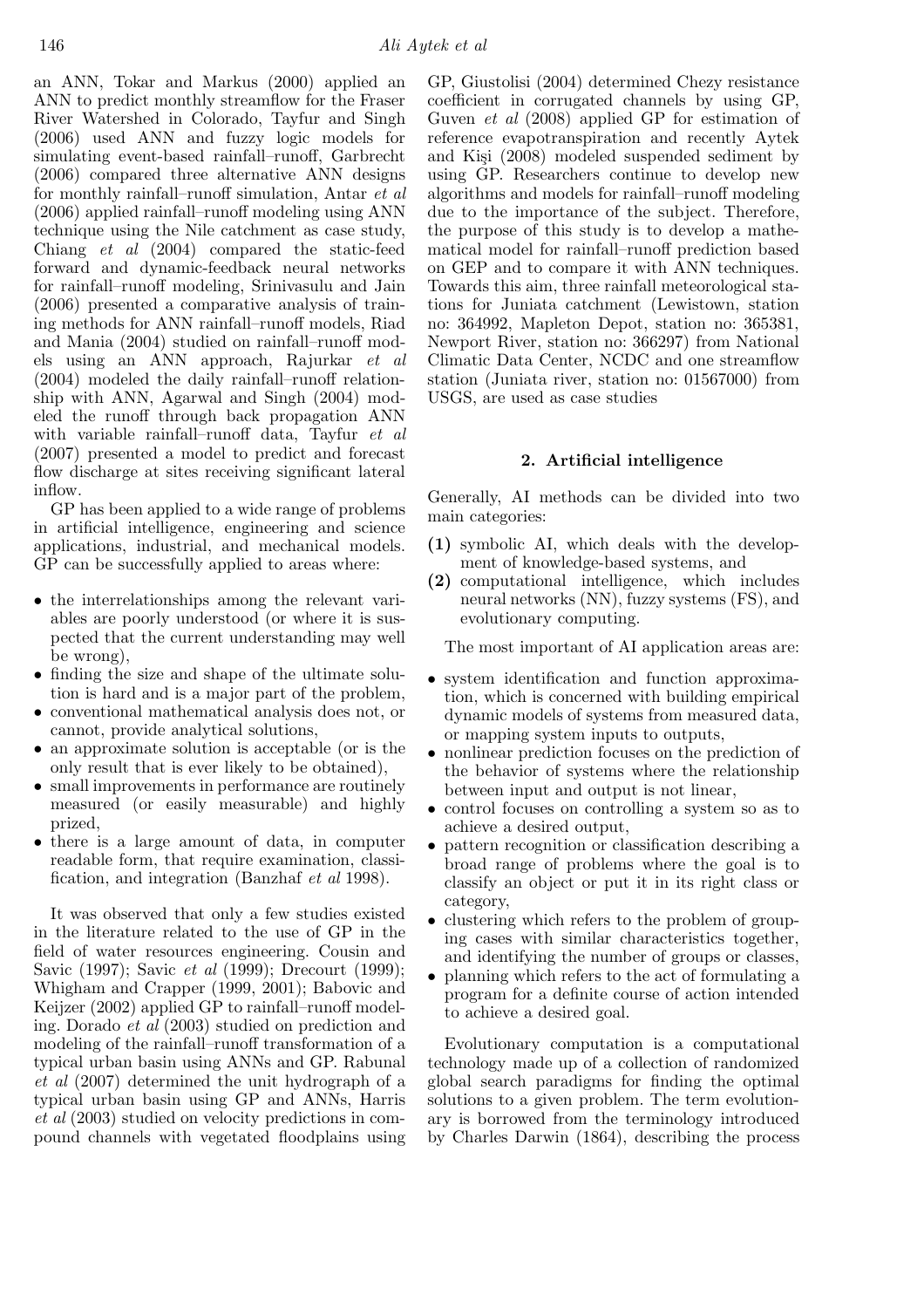of adaptation of survival capabilities through natural selection, fitness improvement of individual species, etc. To achieve this, evolutionary computation tries to model the natural evolution process for a successful survival battle, where reproduction and fitness play predominant roles. Being an evolutionary process, it is essentially based on the genetic material of offspring inherited from the parents. Therefore, if this material is of bad quality then the offspring cannot win the battle of survival. The evolutionary process considers the population of individuals represented by chromosomes, each chromosome bearing its characteristics called genes. The genes are assigned their individual values. Through the process of crossover the offspring are generated by combining the gene values of their parents. During the combination, the genes can undergo a (low probability) mutation process consisting of random changes of gene value in a chromosome, in order to insert fresh genetic material into the chromosomes. Finally, the winner will be the offspring with the highest value of fitness, i.e., with the best characteristics inherited from the parents.

In the meantime, various evolutionary algorithms and their modifications are found. But still, the following variants are only considered as basic evolutionary algorithms: genetic algorithms, which model genetic evolutionary processes in a generation of individuals genetic programming, which is an extension of genetic algorithms to the population in which the individuals are themselves computer program evolutionary strategies, which deal with 'evolution of evolution' by modeling the strategic parameters that control variations in evolutionary process evolutionary programming, which models adaptive evolutionary phenomena (Palit and Popovic 2005).

#### 2.1 Overview of genetic programming

There are five major preliminary steps for solving a problem by using GP:

- set of terminals.
- set of functions,
- fitness measure,
- values of the numerical parameters and qualitative variables for controlling the run, and
- criterion for designating a result and terminating a run (Koza 1992).

The first major step in preparing to employ the GP paradigm is to identify the set of terminals to be used in the individual computer programs in the population. The major types of terminal sets contain the independent variables of the problem, the state variables of the system and the functions

with no arguments. These types of terminal sets are given in a table by Koza (1992). The second major step is the set of functions; arithmetic operations, testing functions (such as IF and CASE statements) and boolean functions. The third major step is fitness measure which identifies the way of evaluating how good a given program solves a particular problem. The terminals and the functions are components of the programs which form the junctions in the tree. The choice of components of terminals and functions (the program) and the fitness function establishes the space that GP searches for. The fourth major step is the selection of certain parameters to control the runs. The control parameters contain the size of the population, the rate of crossover, etc. The fifth and last step is the criteria to terminate the run. For most of the problems, if the sum of the differences becomes zero (or reasonably close to zero), then, the solution is considered acceptable. The termination criterion is basically a rule for stopping. Characteristically the rule is to stop either on finding a program which solves the problem or after a certain number of generations.

#### 2.2 Overview of gene expression programming

Gene expression programming (GEP) is an extension of GP that evolves computer programs of different sizes and shapes encoded in linear chromosomes of fixed length. The chromosomes are composed of multiple genes, each gene encoding a smaller subprogram. Furthermore, the structural and functional organization of the linear chromosomes allows the unconstrained operation of important genetic operators such as mutation, transposition, and recombination. One strength of the GEP approach is that the creation of genetic diversity is extremely simplified as genetic operators work at the chromosome level. Another strength of GEP consists of its unique, multigenic nature which allows the evolution of more complex programs composed of several subprograms. As a result GEP surpasses the old GP system in 100–10,000 times (Ferreira 2001a and 2001b). GP starts with an initial population of randomly generated computer programs composed of functions and terminals appropriate to the problem domain. The functions may be standard arithmetic operations, standard programming operations, standard mathematical functions, logical functions, or domain-specific functions. Depending on the particular problem, the computer program may be Boolean-valued, integervalued, real-valued, complex-valued, vector-valued, symbolic-valued, or multiple-valued. GEP is, like GAs and GP, a genetic algorithm as it uses populations of individuals, selects them according to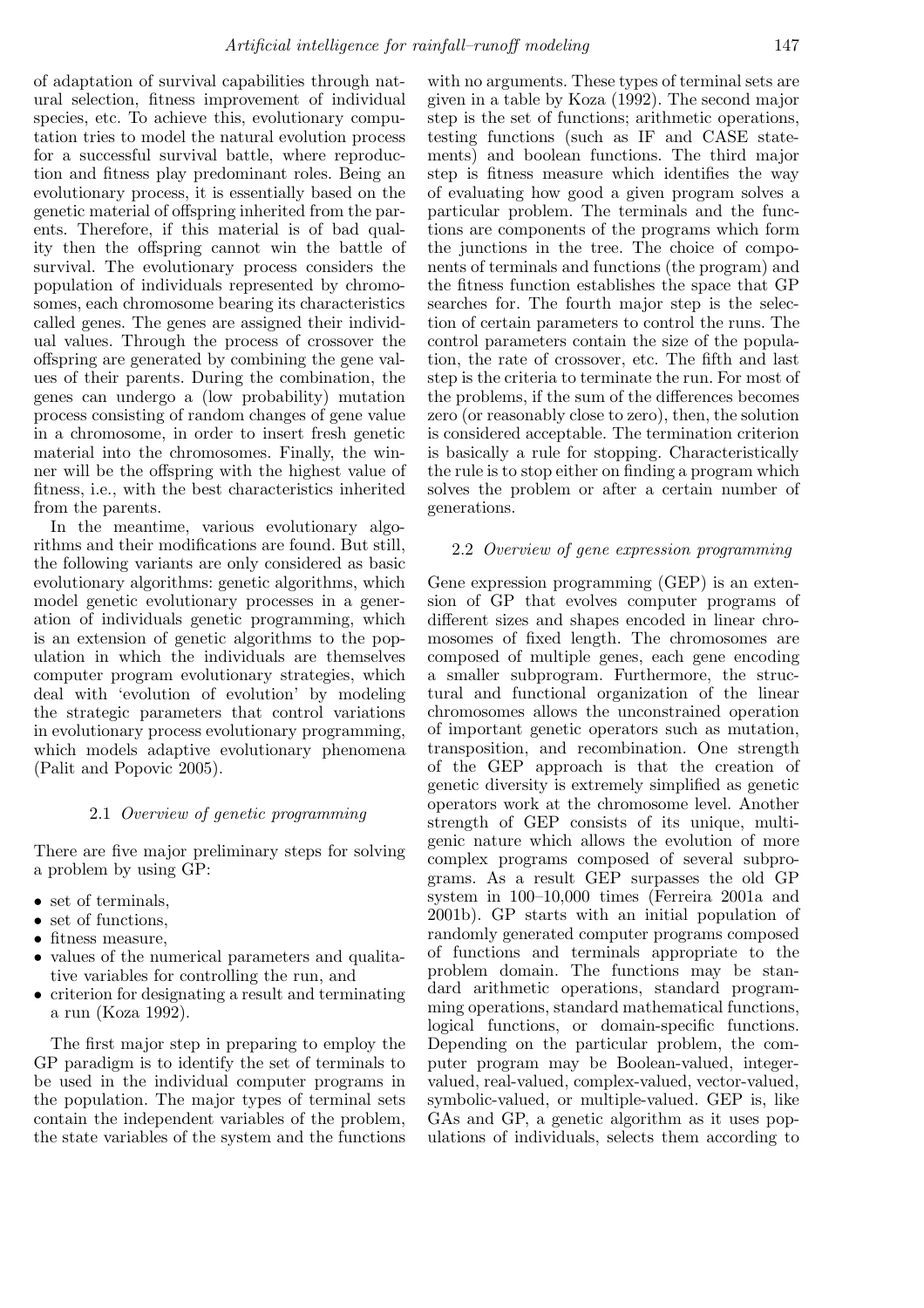

Figure 1. The structure of the FFBF.

fitness, and introduces genetic variation using one or more genetic operators (Ferreira 2006). The fundamental difference between Genetic Algorithm (GA), GP and GEP is due to the nature of the individuals: in GAs the individuals are linear strings of fixed length (chromosomes); in GP the individuals are nonlinear entities of different sizes and shapes (parse trees); and in GEP the individuals are encoded as linear strings of fixed length (the genome or chromosomes) which are afterwards expressed as nonlinear entities of different sizes and shapes (i.e., simple diagram representations or expression trees). Thus the two main parameters of GEP are the chromosomes and expression trees (ETs). The process of information decoding (from the chromosomes to the ETs) is called translation which is based on a set of rules. The genetic code is very simple where there exist one-to-one relationships between the symbols of the chromosome and the functions or terminals they represent (Ferreira 2006).

### 2.3 Feed forward back propagation ANN

The neural network structure in this study possess a three-layer learning network consisting of an input layer, a hidden layer and an output layer as shown in figure 1. Given a training set of inputoutput data, the most common learning rule for multi-layer perceptrons is the back-propagation algorithm (BPA). Back propagation involves two phases: a feed forward phase in which the external input information at the input nodes is propagated forward to compute the output information signal at the output unit, and a backward phase in which modifications to the connection strengths are made based on the differences between the computed and observed information signals at the output units (Eberhart and Dobbins 1990).

# 2.4 Generalized regression neural network

Generalized Regression Neural Network (GRNN) proposed by Specht (1991) does not require an iterative training procedure as in the back propagation method. It approximates any arbitrary function between input and output vectors, drawing the function estimate directly from the training data. Furthermore, it is consistent; that is, as the training set size becomes large, the estimation error approaches zero, with only mild restrictions on the function. The GRNN is used for estimation of continuous variables, as in standard regression techniques. It is related to the radial basis function network and is based on a standard statistical technique called kernel regression. By definition, the regression of a dependent variable  $y$ on an independent  $x$  estimates the most probable value for  $y$ , given  $x$  and a training set. The regression method will produce the estimated value of  $y$ which minimizes the mean-squared error. GRNN is a method for estimating the joint probability density function (pdf) of x and y, given only a training set. Because the pdf is derived from the data with no preconceptions about its form, the system is perfectly general.

If  $f(x, y)$  represents the known joint continuous probability density function of a vector random variable,  $x$ , and a scalar random variable,  $y$ , the conditional mean of  $y$  given  $X$  (also called the regression of  $y$  on  $X$ ) is given by

$$
E[y|X] = \frac{\int_{-\infty}^{\infty} yf(X, y)dy}{\int_{-\infty}^{\infty} f(X, y)dy}.
$$
 (1)

When the density  $f(x, y)$  is not known, it must usually be estimated from a sample of observations of x and y. The probability estimator  $f(X, Y)$  is based upon sample values  $X^i$  and  $Y^i$  of the random variables  $x$  and  $y$ , where  $n$  is the number of sample observations and  $p$  is the dimension of the vector variable x:

$$
\hat{f}(X,Y) = \frac{1}{(2\pi)^{(p+1)/2}\sigma^{(p+1)}}\frac{1}{n}
$$

$$
\times \sum_{i=1}^{n} \exp\left[-\frac{(X-X^i)^T(X-X^i)}{2\sigma^2}\right]
$$

$$
\times \exp\left[-\frac{(Y-Y^i)^2}{2\sigma^2}\right].
$$
 (2)

A physical interpretation of the probability estimate  $\hat{f}(X, Y)$  is that it assigns sample probability of width  $\sigma$  for each sample  $X^i$  and  $Y^i$ , and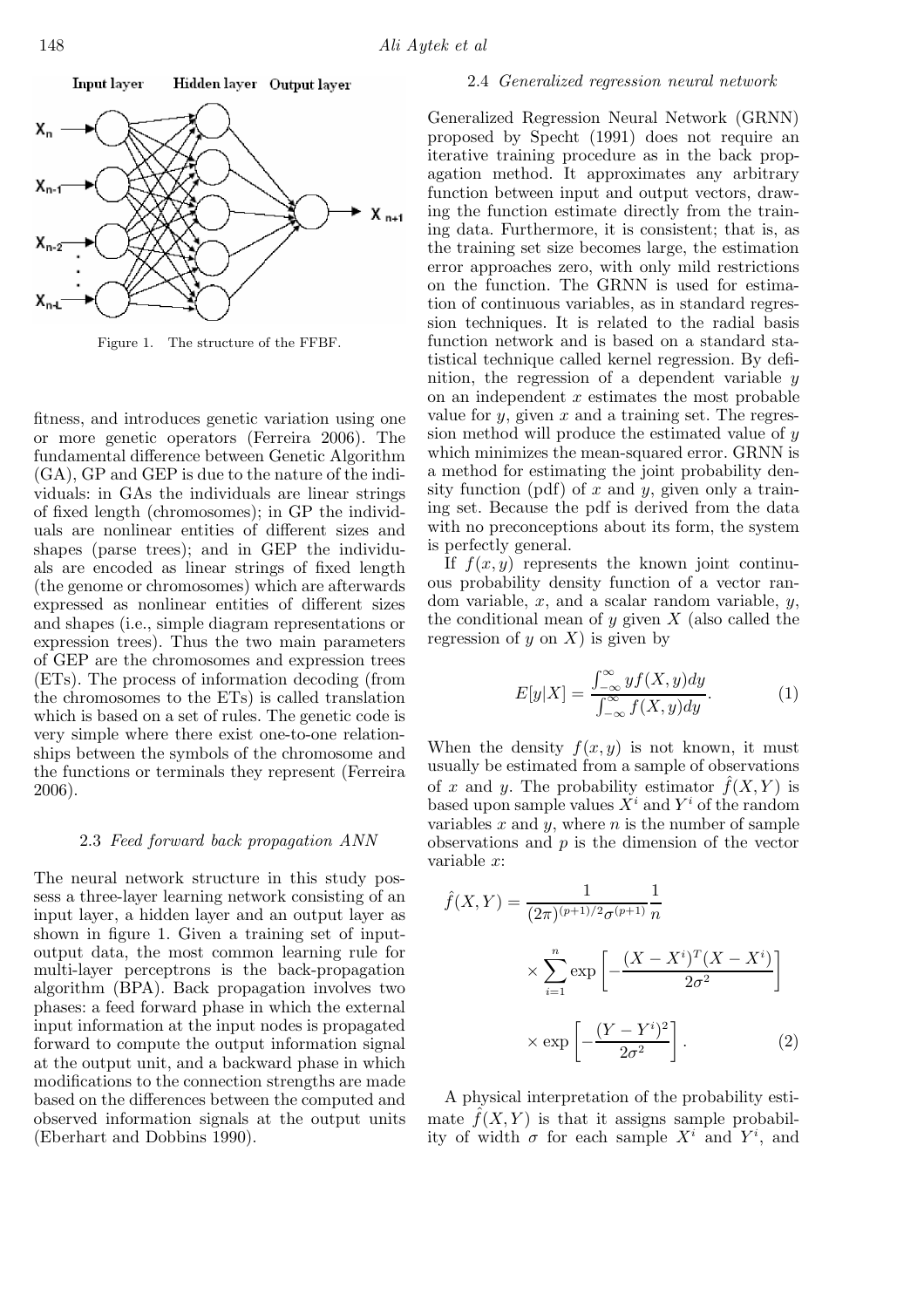

Figure 2. Map of the study area.

the probability estimate is the sum of those sample probabilities (Specht 1991). Defining the scalar function  $D_i^2$ 

$$
D_i^2 = (X - X^i)^T (X - X^i)
$$
 (3)

and performing the indicated integrations yields the following:

$$
\hat{Y}(X) = \frac{\sum_{i=1}^{n} Y^i \exp\left(-\frac{D_i^2}{2\sigma^2}\right)}{\sum_{i=1}^{n} \exp\left(-\frac{D_i^2}{2\sigma^2}\right)}.
$$
\n(4)

The resulting regression (equation 4) is directly applicable to problems involving numerical data. When the smoothing parameter  $\sigma$  is made large, the estimated density is forced to be smooth and in the limit becomes a multivariate Gaussian with covariance  $\sigma^2 I$ . On the other hand, a smaller value of  $\sigma$  allows the estimated density to assume non-Gaussian shapes, but with the hazard that wild points may have too great an effect on the estimate (Specht 1991). Differing from the FFBP, the GRNN consists of four layers: input layer, pattern layer, summation layer and output layer.

# **3. A brief description of the study area and data**

As shown in figure 2, the study area is located in Pennsylvania state, USA. The dataset used in this study was obtained from USGS (Juniata river, station no: 01567000) and NCDC (Juniata catchment (Lewistown, station no: 364992, Mapleton Depot, station no: 365381, Newport River, station no: 366297). The averages of daily total precipitation values were computed using the Thiessen Method. The Thiessen weights for rainfall stations are computed as 0.41 for Mapleton Depot, 0.39 for Lewistown, and 0.20 for Newport River. Information for these stations can be acquired from the USGS web server (http://webserver.cr.usgs.gov) and NCDC web server http://www.ncdc.noaa.gov/oa/ncdc.html respectively. The data of January 01, 1983–June 22, 1988 were chosen for calibration and data of June 23, 1988–September 23, 1989 were chosen for validation. The training set comprises the first 2000 values of daily data and the testing set covers the last 458 values.

The daily statistical parameters of the rainfall and run-off data for the stations are given in table 1. In the table, the  $x_{\text{mean}}$ ,  $S_x$ ,  $C_v$ ,  $C_{\text{sx}}$ ,  $x_{\text{max}}$ and  $x_{\min}$  denote the mean, standard deviation,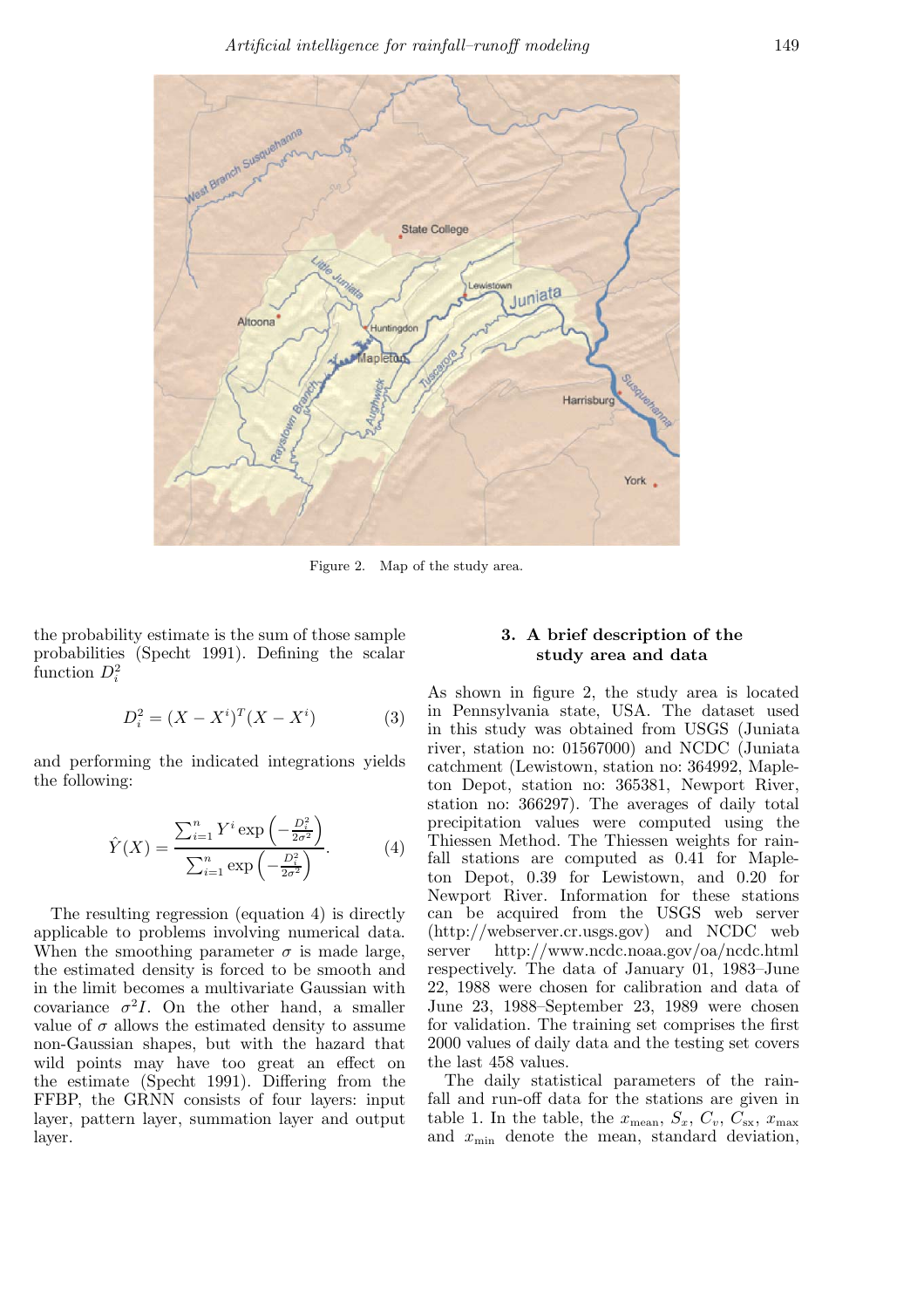Table 1. Statistical parameters of the rainfall and runoff data.

|                   |          | Rainfall (mm) |            | Runoff $(m^3s^{-1})$ |         |            |  |
|-------------------|----------|---------------|------------|----------------------|---------|------------|--|
|                   | Training | Testing       | Whole data | Training             | Testing | Whole data |  |
| $x_{\text{mean}}$ | 2.78     | 2.88          | 2.79       | 120.81               | 120.56  | 120.69     |  |
| $S_x$             | 5.29     | 5.06          | 5.24       | 154.75               | 145.77  | 153.09     |  |
| $C_{\rm sx}$      | 3.80     | 2.59          | 3.60       | 4.58                 | 2.81    | 4.30       |  |
| $x_{\min}$        | 0.00     | 0.00          | 0.00       | 13.70                | 19.70   | 13.70      |  |
| $x_{\text{max}}$  | 72.33    | 35.64         | 72.33      | 2470.00              | 1050.00 | 2470.00    |  |
| $C_v$             | 1.90     | 1.76          | 1.88       | 1.28                 | 1.21    | 1.27       |  |

coefficient of variation, skewness, maximum and minimum, respectively. In the calibration flow data,  $x_{\min}$  and  $x_{\max}$  values for run-off fall in the ranges  $13.70-2470 \,\mathrm{m^3s^{-1}}$  for the Juniata station. However, the testing flow dataset extremes are  $x_{\min} = 19.70 \,\mathrm{m^3 s^{-1}}$ ,  $x_{\max} = 1050 \,\mathrm{m^3 s^{-1}}$ . The range between two series of flow data is higher and this may cause extrapolation difficulties in the estimation of peak and low flow values.

### **4. Model development**

The rainfall–runoff process was assumed to be a Markovian process for developing the proposed models, which means that the run-off value at a given location in space and time is a function of a finite set of previous realizations. With this assumption, a model structure can be mathematically expressed as;

$$
Q(t) = f(R(t), R(t-1), R(t-2), ...,
$$
  
\n
$$
R(t - k + 1), ..., Q(t - 1), Q(t - 2), ...,
$$
  
\n
$$
Q(t - k + 1) + \varepsilon(t)
$$
\n(5)

where  $R(t)$  and  $Q(t)$  represent rainfall and runoff respectively,  $\varepsilon(t)$  is an error function (to be minimized), and  $k$  is the number of past rainfall realizations contributing to rainfall at the next time-step; usually, k refers to the lag of the network; if  $k = 1$ , the rainfall at the next time-step is related only to the present rainfall, thus giving a lag-l network.

#### 4.1 Rainfall–runoff modeling using GEP

Generally, selection of input parameters does not completely define the environment from which the system will learn. The researcher must also choose specific past examples from the learning domain. Each example should contain data that represent one instance of the relationship between the chosen inputs and the outputs. These examples are often

referred to as 'training cases' or 'training instances' while they are called 'fitness cases' in the case of GP. Collectively, all of the training instances are referred to as the 'training set'. Once the training set is selected, one could say that the learning environment of the system is defined (Banzhaf et al 1998).

There are five major steps for constructing a model by using gene expression programming. The first is the fitness function. For this problem, the fitness,  $f_i$  of an individual program, i is measured by

$$
f_i = \sum_{j=1}^{C_t} (M - |C_{(i,j)} - T_j|), \tag{6}
$$

where M is the range of selection,  $C_{(i,j)}$  is the value returned by the individual chromosome  $i$  for fitness case j (out of  $C_t$  fitness cases) and  $T_i$  is the target value for fitness case j. If  $|C_{(i,j)}-T_j|$  (the precision) is less than or equal to 0.01, then the precision is equal to zero, and  $f_i = f_{\text{max}} = C_t M$ . In this case,  $\dot{M} = 100$  was used, therefore,  $\dot{f}_{\text{max}} = 1000$ . The advantage of this kind of fitness function is that the system can find the optimal solution by itself (Ferreira 2002).

The second major step consists of choosing the set of terminals T and the set of functions F to create the chromosomes. In this problem, the terminal set consists obviously of the independent variables, i.e.,  $Q_t = \{R_t, R_{t-1}, R_{t-2} \dots Q_{t-1},$  $Q_{t-2} \ldots$ } where  $R_t$  and  $Q_t$  denote the rainfall and runoff at time  $t$ . The choice of the appropriate function set is not so obvious; however, a good guess can always be helpful in order to include all the necessary functions. In this study, four basic arithmetic operators  $(+, -, *, /)$  and some basic mathematical functions  $(\sqrt{, \ln(x), \log(x), e^x, 10^x, \text{ power}})$ were utilized.

The third major step is to choose the chromosomal architecture, i.e., the length of the head and the number of genes. Length of the head,  $h = 8$ , and three genes per chromosome were employed. The fourth major step is to choose the linking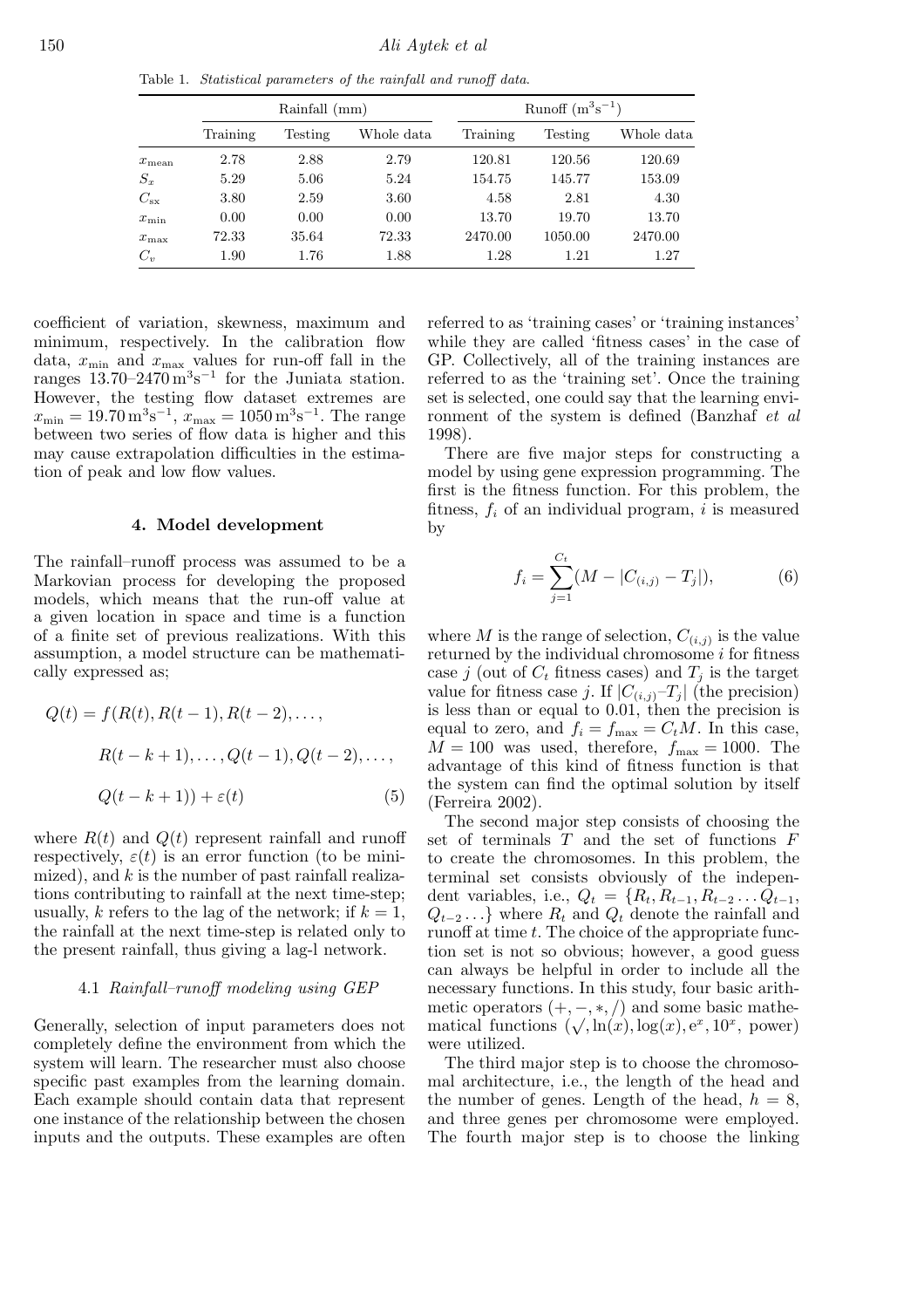| $P_1$          | Function set                 | $+, -, *, /, \sqrt{h(x)}, \log(x), e^x$ |
|----------------|------------------------------|-----------------------------------------|
| P <sub>2</sub> | Chromosomes                  | 50                                      |
| $P_3$          | Head size                    | 8                                       |
| $P_4$          | Number of genes              | 3                                       |
| $P_5$          | Linking function             | Addition                                |
| $P_6$          | Fitness function error type  | MSE (mean square error),                |
| P7             | Mutation rate                | 0.044                                   |
| $P_8$          | Inversion rate               | 0.1                                     |
| $P_9$          | One-point recombination rate | 0.3                                     |
| $P_{10}$       | Two-point recombination rate | 0.3                                     |
| $P_{11}$       | Gene recombination rate      | 0.1                                     |
| $P_{12}$       | Gene transposition rate      | 0.1                                     |
|                |                              |                                         |

Table 2. Parameters of the training of the GEP model.

Table 3. The MSE and determination coefficients of AI models for rainfall–runoff relation in test period.

|                                                    |                               | <b>GEP</b> |                          | <b>FFBP</b>            |       |      | <b>GRNN</b>            |       |
|----------------------------------------------------|-------------------------------|------------|--------------------------|------------------------|-------|------|------------------------|-------|
| Input combinations                                 | <b>MSE</b><br>$\rm m^6s^{-2}$ | $R^2$      | <b>Nodes</b><br>in layer | MSE<br>$\rm m^6s^{-2}$ | $R^2$ | S    | MSE<br>$\rm m^6s^{-2}$ | $R^2$ |
| (i)<br>$R_t$                                       | 22082                         | 0.057      |                          | 20622                  | 0.028 | 0.02 | 19923                  | 0.080 |
| $\rm (ii)$<br>$R_t, R_{t-1}$                       | 17958                         | 0.234      | $\overline{2}$           | 16238                  | 0.252 | 0.03 | 16081                  | 0.247 |
| (iii)<br>$R_t, R_{t-1}, R_{t-2}$                   | 15341                         | 0.346      | $\overline{2}$           | 14009                  | 0.343 | 0.02 | 15217                  | 0.285 |
| $R_t, R_{t-1}, R_{t-2}, R_{t-3}$<br>(iv)           | 14615                         | 0.376      | 3                        | 18510                  | 0.271 | 0.04 | 15122                  | 0.302 |
| $R_t, R_{t-1}, R_{t-2}, Q_{t-1}$<br>$(\mathbf{v})$ | 2249                          | 0.905      | 3                        | 2800                   | 0.900 | 0.03 | 4742                   | 0.784 |
| $R_t, R_{t-1}, R_{t-2}, Q_{t-1}, Q_{t-2}$<br>(vi)  | 2285                          | 0.903      | 3                        | 3834                   | 0.869 | 0.03 | 4549                   | 0.802 |
| (vii)<br>$R_t, R_{t-1}, Q_{t-1}, Q_{t-2}$          | 2301                          | 0.897      | 3                        | 3255                   | 0.876 | 0.03 | 4857                   | 0.763 |

function. In this study, the subexpression trees (ETs) were linked by addition. Finally, the fifth major step is to choose the set of genetic operators that cause variation and their rates.

#### **5. Application and results**

A combination of all genetic operators (mutation, transposition and recombination) is used for this purpose (table 2). Several input combinations (table 3) are tried using GEP, FFBP and GRNN to estimate rainfall–runoff relation for the used station.

# 5.1 Modeling the daily flow from the rainfall

The MSE and determination coefficient of GEP models in test period are given in table 3 for Juniata station. As seen from the table, the GEP model whose inputs are current rainfall, one previous rainfall, two previous rainfalls and one previous runoff (input combination  $(v)$ ) has the lowest MSE  $(2249)$  and the highest  $R^2$  (0.905). Similarly the best combination is alternative  $(v)$  for FFBP in which  $MSE = 2800$  and determination coefficient  $(R^2)=0.900$ . However, two previous runoffs are needed for GRNN application which still has low statistics performance with respect to FFBP and GEP;  $(MSE = 4549$  and  $R^2 =$ 0.802). The results indicate that using only rainfall data  $(R_t, R_{t-1}, R_{t-2}, R_{t-3}, \ldots)$  is not adequate for rainfall–runoff modeling.

The best of generation individual, by setting 30 chromosomes and 4 gene, has fitness 763. The best model was found after 80000 generations. The best model that describes the dynamics of the Juniata river flow using GEP is presented as:

$$
Q_{t} = \frac{R_{t-1} - 9.80}{3.65} \times (2R_{t} + 9.8)
$$
  
+ 0.39(R<sub>t-1</sub> - Q<sub>t-1</sub> - R<sub>t</sub> - 22.3)  
+ (R<sub>t-1</sub> + R<sub>t-2</sub>) + (R<sub>t</sub> + 14.83) × Q<sub>t-1</sub><sup>1/3</sup>  
+ 
$$
\frac{Q_{t-1} - 9.45R_{t-1}^{2} + R_{t} \times R_{t-1}}{Q_{t-1}}.
$$
 (7)

The runoff estimations from rainfall by the GEP method is given in figure 3 in the form of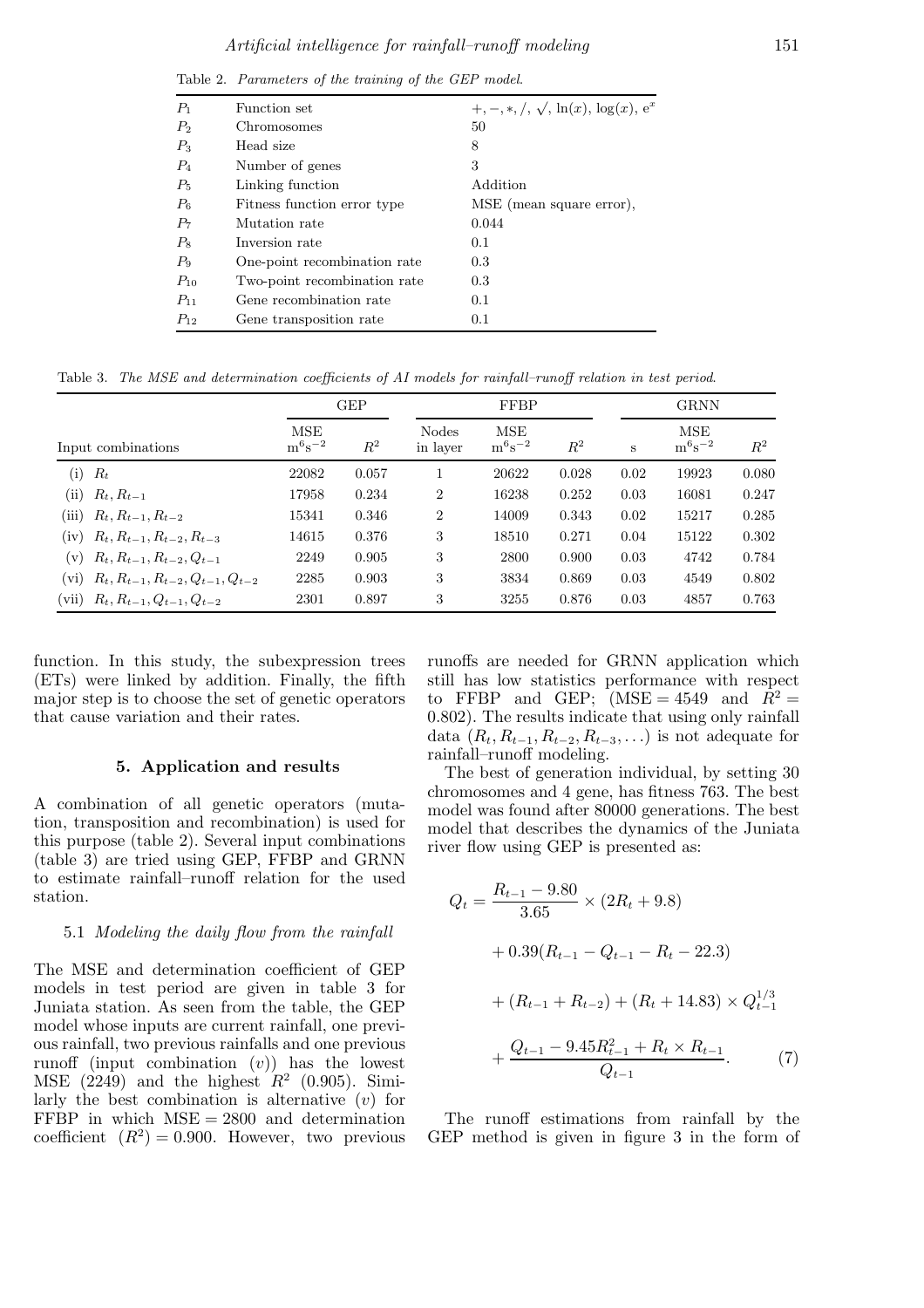152 Ali Aytek et al



Figure 3. The observed and estimated flow in the validation period for the GEP model (equation 7).



Figure 4. The observed and estimated flow in the validation period for the FFBP model.

hydrograph and scatterplot for the best combination given in table 3 (combination  $v$ ). As seen from the figure, the GEP model approximates the corresponding observed runoff values and are as good as those obtained by ANN techniques. The hydrograph and scatter plots for FFBP are given in figure 4 for test periods.

# 5.2 Modeling the daily flow

Most of the ANNs employed only daily or monthly hydrometeorological data in the input vector for predicting long term estimations. Rajurkar et al (2002) applied an ANN for predicting daily flows during monsoon flood events for a large size catchment in India by using only daily rainfall data. In this study, three artificial intelligence techniques; two ANNs (FFBP and GRNN) and one CE (GEP) is applied to data obtained by the USGS database for modeling daily runoff. Input combinations for the three models are given in table 4. The best combination based determination coefficient and MSE is as follows; input combination (iii) for GEP (MSE = 3389 and  $R^2 = 0.858$ ), (v) for FFBP

 $(MSE = 2779$  and  $R^2 = 0.872$  and (i) for GRNN  $(MSE = 3901$  and  $R^2 = 0.818$ ). The observed and estimated flows in the validation period for GEP model (equation 8) and for FFBP were given in figures 5 and 6 respectively. It is obviously seen that the GEP and FFBP models compute the floods successfully. The forecasted hydrographs generally agree well with the observed hydrographs that included all storms.

The best of generation individual, by setting 30 chromosomes and 3 gene, has fitness 721. The best model was found after 37000 generations. After putting the corresponding values, the best model that describes the dynamics of the Juniata river flow using GEP is presented as;

$$
Q_{t} = \frac{(Q_{t-2} + Q_{t-3})}{(Q_{t-1} + Q_{t-2})} \left(\frac{Q_{t-1}^{2}}{Q_{t-2}}\right)
$$
  
+ 3.07Q<sub>t-2</sub><sup>-0.5</sup>(Q<sub>t-1</sub> - Q<sub>t-3</sub>)  
+ 0.000213(Q<sub>t-1</sub> - 7.025) · (Q<sub>t-2</sub> - Q<sub>t-1</sub>). (8)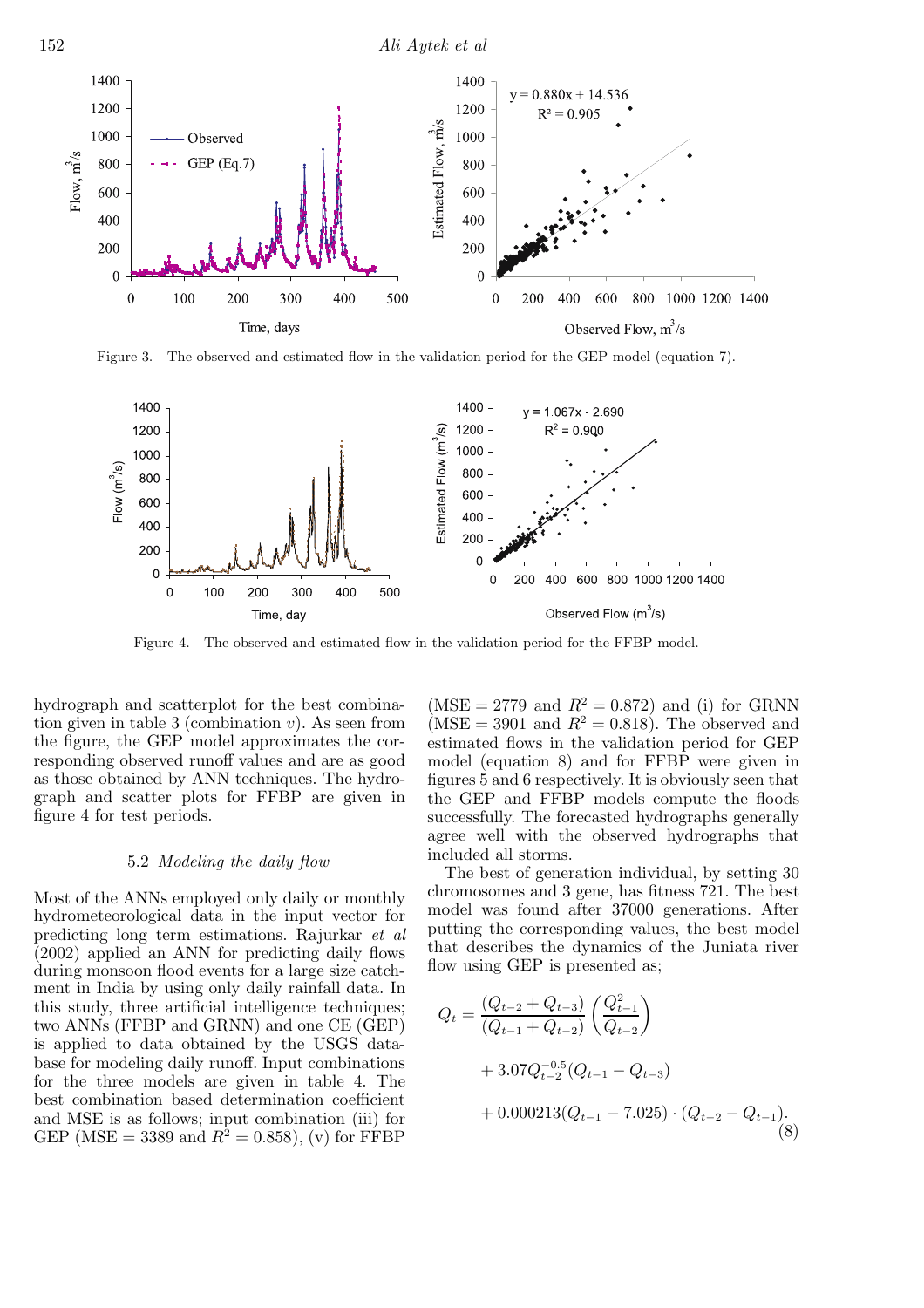Table 4. The MSE and determination coefficients of AI models for flow estimation in test period.

|                                                             | <b>GEP</b>             |                         |                               |       | <b>FFBP</b>                   |       | GRNN                   |       |
|-------------------------------------------------------------|------------------------|-------------------------|-------------------------------|-------|-------------------------------|-------|------------------------|-------|
| Input combinations                                          | Min<br>$\rm m^3s^{-1}$ | Max.<br>$\rm m^3s^{-1}$ | <b>MSE</b><br>$\rm m^6s^{-2}$ | $R^2$ | <b>MSE</b><br>$\rm m^6s^{-2}$ | $R^2$ | MSE<br>$\rm m^6s^{-2}$ | $R^2$ |
| $(i)$ $Q_{t-1}$                                             | 20.62                  | 902.05                  | 3540                          | 0.833 | 3551                          | 0.833 | 3901                   | 0.818 |
| (ii)<br>$Q_{t-1}, Q_{t-2}$                                  | 23.56                  | 1048.42                 | 3420                          | 0.839 | 3568                          | 0.835 | 4128                   | 0.809 |
| $Q_{t-1}, Q_{t-2}, Q_{t-3}$<br>(iii)                        | 17.37                  | 1258.74                 | 3389                          | 0.858 | 3537                          | 0.839 | 4476                   | 0.790 |
| $Q_{t-1}, Q_{t-2}, Q_{t-3}, Q_{t-4}$<br>(iv)                | 10.04                  | 999.72                  | 3145                          | 0.852 | 2800                          | 0.871 | 5028                   | 0.765 |
| (v) $Q_{t-1}, Q_{t-2}, Q_{t-3}, Q_{t-4}, Q_{t-5}$           | 20.09                  | 1008.11                 | 3545                          | 0.834 | 2779                          | 0.872 | 4992                   | 0.767 |
| (vi) $Q_{t-1}, Q_{t-2}, Q_{t-3}, Q_{t-4}, Q_{t-5}, Q_{t-6}$ | 23.32                  | 1232.91                 | 3492                          | 0.839 | 3087                          | 0.864 | 5131                   | 0.762 |



Figure 5. The observed and estimated flow in the validation period for the GEP model (equation 8).



Figure 6. The observed and estimated flow in the validation period for the FFBP model.

### **6. Conclusions**

This study indicates the ability of genetic programming (GP) technique to model the rainfall– runoff modeling. The GP model is explicit and simple that can be used by anyone not necessarily being familiar with GP. The model gives a practical method for rainfall–runoff estimation to obtain accurate results and encourages the use of

GP in other aspects of water resources engineering studies. The rainfall–runoff estimations based on GP models are compared with two different ANN-based models. The results obtained with GP models are as successful as those obtained using the ANN techniques and confirm the ability of this approach to provide a useful tool in solving specific problems in hydrology, such as rainfall–runoff estimation.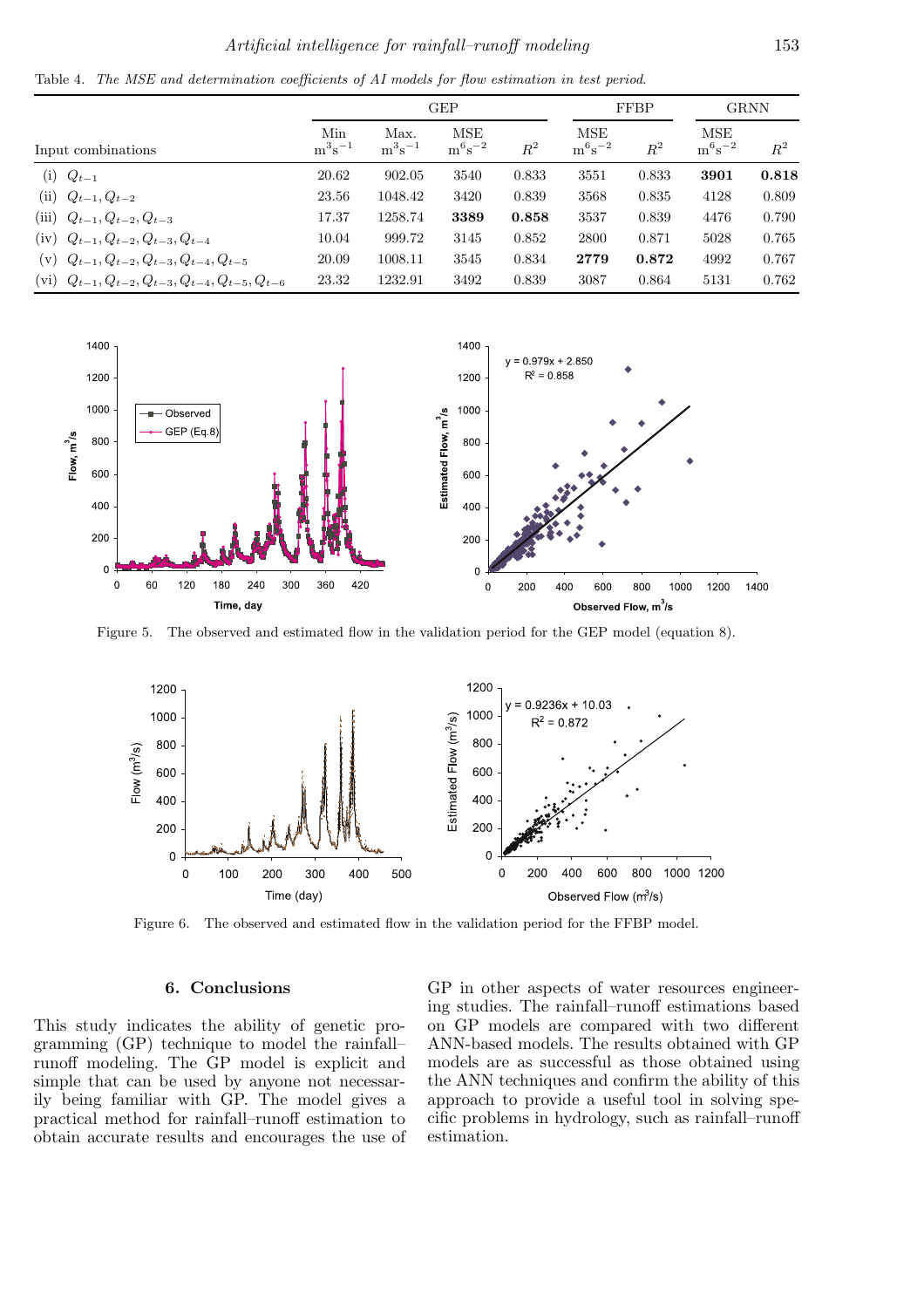## **Acknowledgements**

We thank the reviewers for their constructive remarks. The first author would like to thank the Research Foundation of Gaziantep University for the support provided during this study.

#### **References**

- Agarwal A and Singh R D 2004 Runoff modeling through back propagation artificial neural network with variable rainfall–runoff data; Water Resources Management **18** 285–300.
- Antar M A, Elassiouti I and Alam M N 2006 Rainfall–runoff modeling using artificial neural networks technique: a Blue Nile catchment case study; Hydrological Process **20** 1201–1216.
- Aytek A and Kişi  $\ddot{\mathrm{O}}$  2008 A genetic programming approach to suspended sediment modeling; J. Hydrol. **351** 288–298.
- Babovic V and Keijzer M 2002 Rainfall runoff modelling based on genetic programming; Nordic Hydrology **33(5)** 331–346.
- Banzhaf W, Nordin P, Keller R E and Francone F D 1998 Genetic Programming; Morgan Kaufmann, San Francisco, CA.
- Chiang Y M, Chang L C and Chang J F 2004 Comparison of static-feed forward and dynamic-feedback neural networks for rainfall–runoff modeling; J. Hydrol. **290** 297–311.
- Cigizoglu H K and Alp M 2004 Rainfall–runoff modeling using three neural network methods; Lecture Notes in Artificial Intelligence (Lecture Notes in Computer Science); Springer-Verlag, 166–171.
- Cousin N and Savic D A 1997 A rainfall–runoff model using genetic programming; Centre for Systems and Control Engineering, Report No. 97/03, School of Engineering, University of Exeter, Exeter, United Kingdom, p. 70.
- Darwin C 1864 On the origin of species by means of natural selection or the preservation of favoured races in the struggle for life; Cambridge, UK, Cambridge University Press, sixth edition, originally published in 1859.
- Dawson C W and Wilby R 1998 An artificial neural network approach to rainfall–runoff modeling; Hydr. Sci. **43** 47–66.
- Dorado J, Rabunal J R, Pazos A, Rivero D, Santos A and Puertas J 2003 Prediction and modeling of the rainfall– runoff transformation of a typical urban basin using ANN and GP; Applied Artificial Intelligence **17** 329–343.
- Drecourt J P 1999 Application of neural networks and genetic programming to rainfall–runoff modeling, D2K Technical Report 0699-1-1, Danish Hydraulic Institute, Denmark.
- Eberhart R C and Dobbins R W 1990 Neural network PC tools: A practical guide; Academic Press, San Diego, 414p.
- Fernando D A K and Jayawardena A W 1998 Runoff forecasting using RBF networks with OLS algorithm; J. Hydrol. Engg. **3** 203–209.
- Ferreira C 2001a Gene expression programming in problem solving;  $6<sup>th</sup>$  online world conference on soft computing in industrial applications (invited tutorial).
- Ferreira C 2001b Gene expression programming: A new adaptive algorithm for solving problems; Complex Systems **13** 87–129.
- Ferreira C 2002 Gene expression programming: mathematical modeling by an artificial intelligence, Springer-Verlag, Germany.
- Ferreira C 2006 Gene expression programming; mathematical modeling by an artificial intelligence; Springer-Berlin: Heidelberg: Newyork.
- Garbrecht J D 2006 Comparison of three alternative ANN designs for monthly rainfall–runoff simulation; J. Hydrol. Engg. **11** 502–505.
- Giustolisi O 2004 Using genetic programming to determine Chezy resistance coefficient in corrugated channels; J. Hydroinformatics 157–173.
- Guven A, Aytek A, Yuce M I and Aksoy H 2008 Genetic programming-based empirical model for daily reference evapotranspiration estimation; Clean-Soil Air Water (accepted for publication).
- Harris E L, Babovic V and Falconer R A 2003 Velocity predictions in compound channels with vegetated floodplains using genetic programming; Intl. J. River Basin Management **1** 117–123.
- Hsu K, Gupta H V and Sorooshian S 1995 Artificial neural network modeling of the rainfall–runoff process; Water Resources Research **31** 2517–2530.
- Koza J R 1992 Genetic programming: on the programming of computers by means of natural selection, Cambridge, MA: The MIT Press.
- Loke E, Warnaar E A, Jacobsen P, Nelen F and Almeida D C M 1997 Artificial neural networks as a tool in urban storm drainage; Water Science and Technology **36** 101–109.
- Mason J C, Price R K and Temme A 1996 A neural network model of rainfall–runoff using radial basis functions; J. Hydraulic Res. **34** 537–548.
- Minns A W and Hall M J 1996 Artificial neural networks as rainfall–runoff models; J. Hydrol. Sci. **41** 399–417.
- Palit A K and Popovic D 2005 Computational intelligence in time series forecasting; theory and engineering applications; Springer-Verlag, London.
- Rabunal J R, Puertas J, Suarez J and Rivero D 2007 Determination of the unit hydrograph of a typical urban basin using genetic programming and artificial neural networks; Hydrological Processes **21** 476–485.
- Rajurkar M P, Kothyari U C, Chaube U C 2002 Artificial neural network for daily rainfall–runoff modeling; J. Hydrol. Sci. **47(6)** 865–877.
- Rajurkar M P, Kothyari U C and Chaube U C 2004 Modeling of the daily rainfall–runoff relationship with artificial neural network; J. Hydrol. **285** 96–113.
- Riad S and Mania J 2004 Rainfall–runoff model using an artificial neural network approach; Mathematical and Computer Modeling **40** 839–846.
- Savic A D, Walters A G and Davidson J W 1999 A genetic programming approach to rainfall–runoff modeling; Water Resources Management **13** 219–231.
- Sajikumara N and Thandaveswara B S 1999 A non-linear rainfall–runoff model using an artificial neural network; J. Hydrol. **216** 32–55.
- Shamseldin A Y, O'Connor K M and Liang G C 1997 Methods for combining the outputs of the different rainfall– runoff models; J. Hydrol. **197** 203–229.
- Shamseldin A Y 1997 Application of a neural network technique to rainfall–runoff modeling; J. Hydrol. **199** 272–294.
- Smith J and Eli R N 1995 Neural-network models of rainfall– runoff process; J. Water Resour. Plng. and Mgmt. **121** 499–508.
- Specht D F 1991 A general regression neural network; IEEE Transactions on Neural Networks **2** 568–576.
- Srinivasulu S and Jain A 2006 A comparative analysis of training methods for artificial neural network